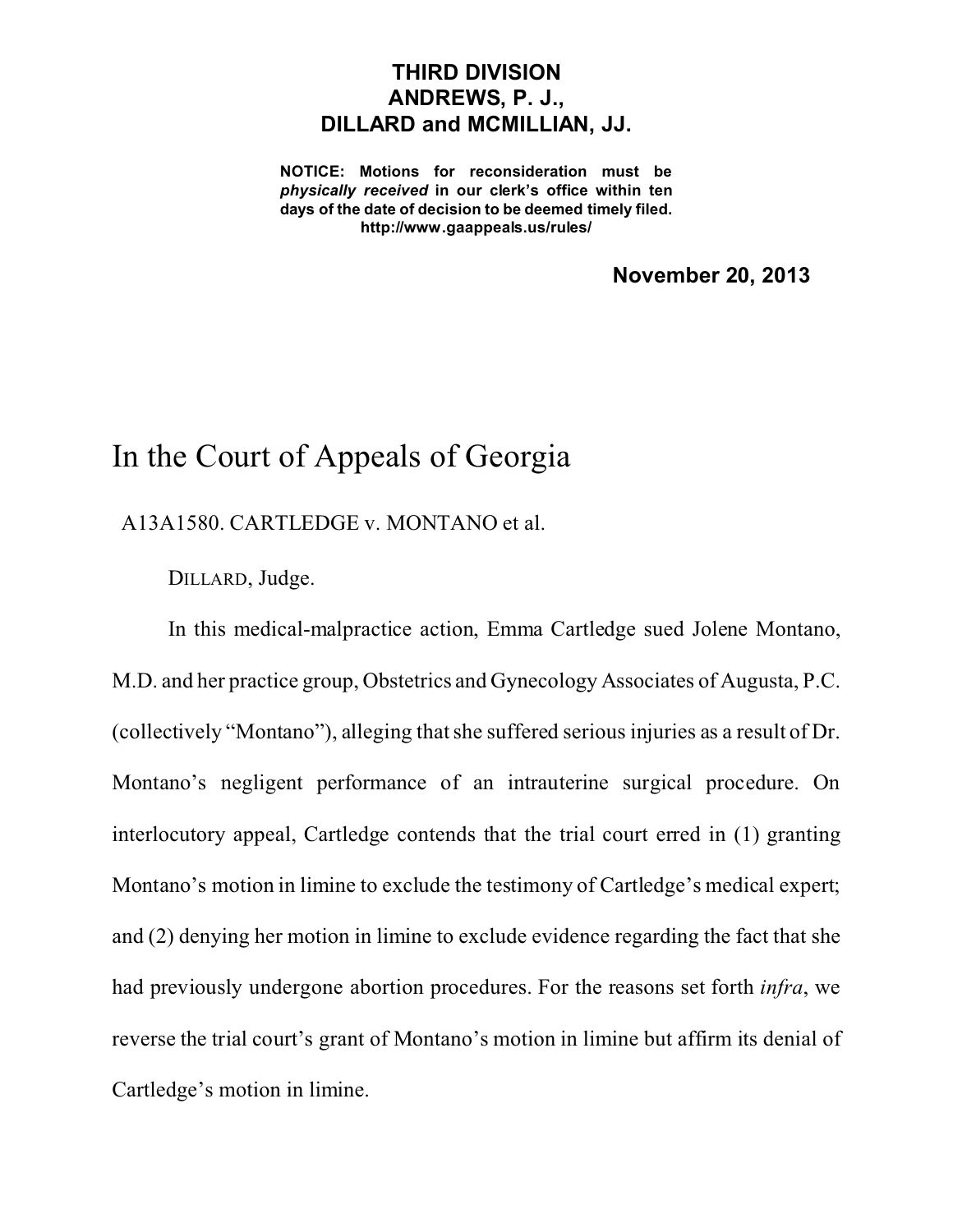The record shows that in March 2005, Cartledge was experiencing abnormal uterine bleeding and irregular menstrual cycles and, thus, sought treatment from Dr. Montano, an obstetrician/gynecologist.After an ultrasoundindicated a possible polyp or fibroid on the interior lining of Cartledge's uterus, Dr. Montano recommended that Cartledge undergo a surgical procedure known as a cervical dilation and uterine curettage ("D & C") with a hysteroscopy. As Dr. Montano explained to Cartledge during an April 2005 appointment, these procedures entail dilating the cervix, distending the uterus with a laparoscopic solution such as Sorbitol, inserting a small scope into the uterus to evaluate its lining, and then scraping the lining to remove the abnormal growth.

On May 4, 2005, Dr. Montano performed the D & C and hysteroscopy and removed what she believed to be a fibroid from the lining of Cartledge's uterus. At the conclusion of this procedure, Dr. Montano noted that approximately 1500 milliliters of the Sorbitol fluid used during the surgery had not been reclaimed after suctioning. And although Dr. Montano was aware that such a deficit between the amount of Sorbitol used during surgery and the amount reclaimed following the procedure could indicate a perforation, in this instance, she believed that the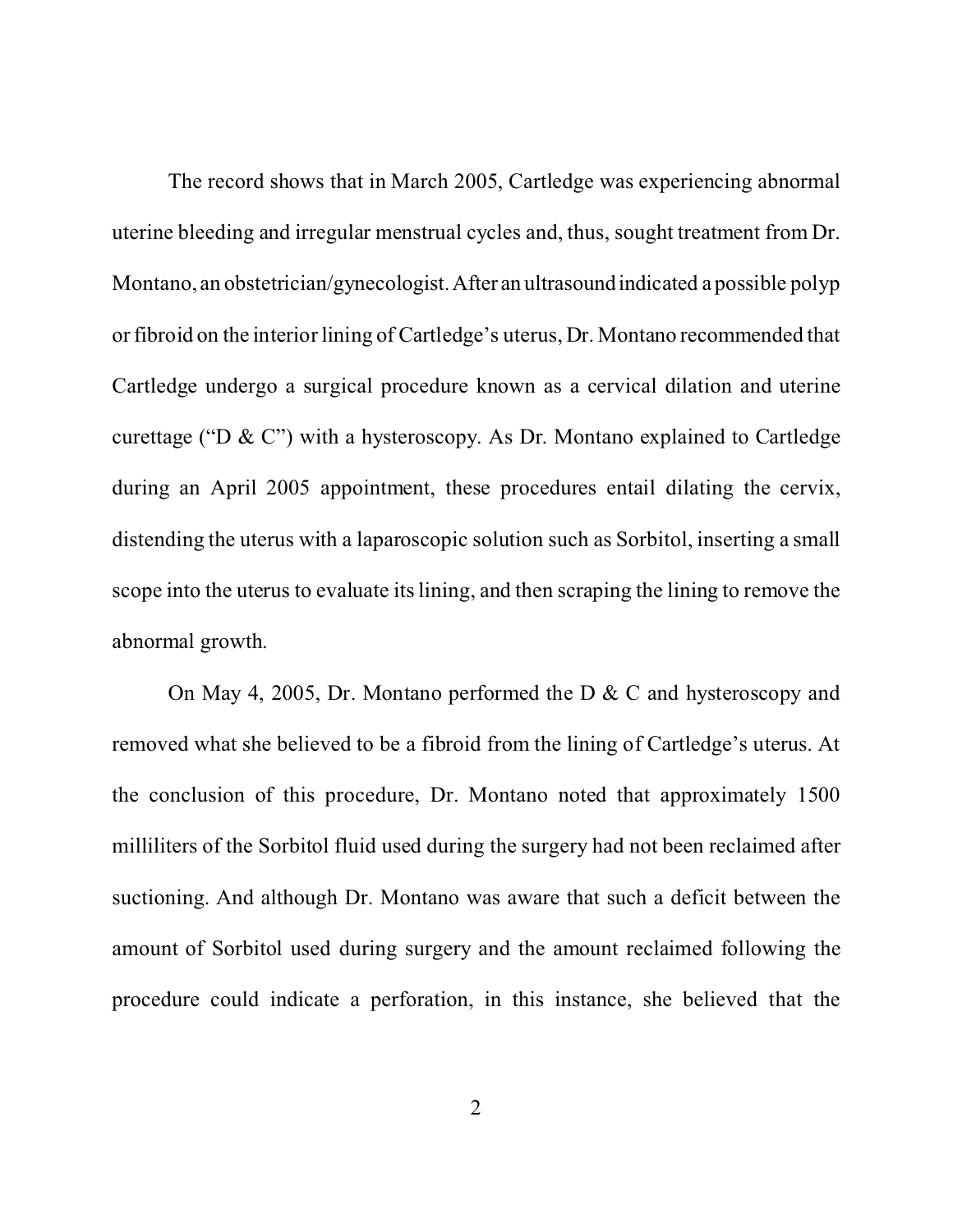discrepancy was due to the fact that a significant amount of the fluid saturated the drapes covering Cartledge and spilled onto the operating room floor.

After the surgery, Cartledge was discharged from the hospital; however, over the course of the next couple of days she suffered some bleeding and abdominal pain. On May 7, 2005, after experiencing nausea and severe pain in her abdominal area during a bowel movement, Cartledge returned to the hospital emergency room. And following a series of diagnostic tests, two surgeons performed a laparotomy and determined that Cartledge's uterus and bowel had been perforated. In addition, the surgeons discovered necrosed tissue, blood, and nearly two liters of fluid in Cartledge's abdominal area. Consequently, the surgeonsrepaired the perforations and performed a temporary colostomy to bypass the damaged portion of Cartledge's bowel. Ultimately, Cartledge underwent three additional surgical procedures to reverse the colostomy and completely treat the perforations to her bowel and uterus.

On April 27, 2007, Cartledge filed a medical-malpractice action against Dr. Montano and her practice group, alleging that Dr. Montano's negligent performance of the D & C and hysteroscopy procedures resulted in the perforation of Cartledge's uterus and bowel. With her complaint, Cartledge included the affidavit of Dr. Bruce Halbridge, a medical expert in gynecology and gynecological surgery. And in his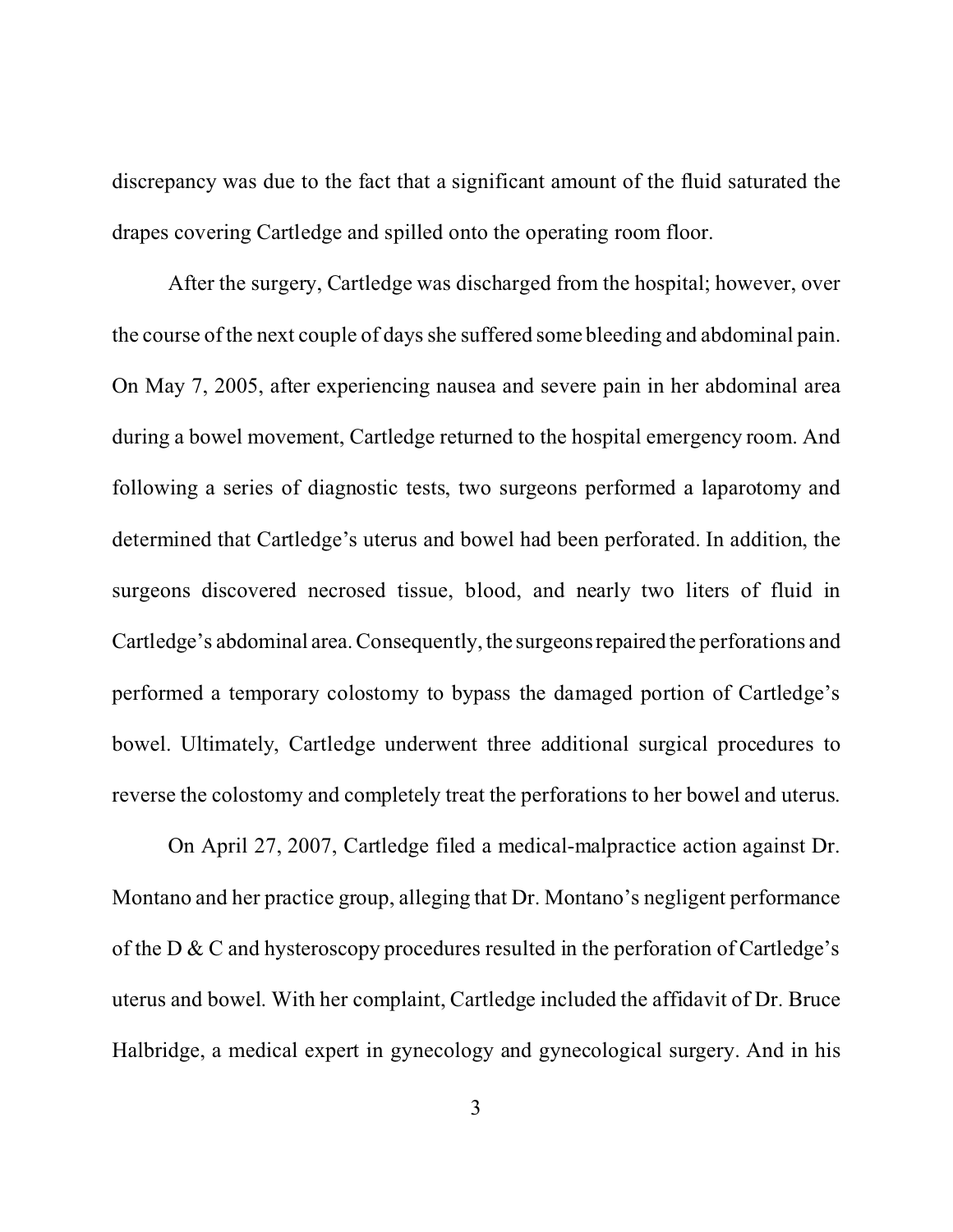affidavit, Dr. Halbridge averred that he was currently licensed as a practicing obstetrician/gynecologist and opined that Dr. Montano breached the standard of care by, *inter alia*, failing to perform a bimanual examination of Cartledge to determine the position of her uterus before dilating her cervix; failing to sound the uterus to determine its depth prior to dilation; failing to recognize that she perforated Cartledge's uterus; failing to rule out perforation after more than 1000 milliliters of hysteroscopic fluid could not be accounted for at the conclusion of the surgery; and failing to monitor Cartledge for signs of uterine perforation.

Shortly after Cartledge filed her complaint, Montano answered, and during the ensuing discovery, Dr. Montano, Dr. Halbridge, defendant's expert Dr. Dolan, and several of the other doctors involved in Cartledge's treatment were deposed. On September 8, 2010, Montano filed a motion in limine seeking to exclude portions of Dr. Halbridge's testimony that allegedly exceeded the scope of his expertise. Cartledge responded, and shortly thereafter, she filed a motion in limine seeking to exclude any testimony regarding the fact that she had previously undergone several abortions. But as of September 2012, approximately one month before the matter was scheduled to be tried, the trial court had not ruled on either parties' motions.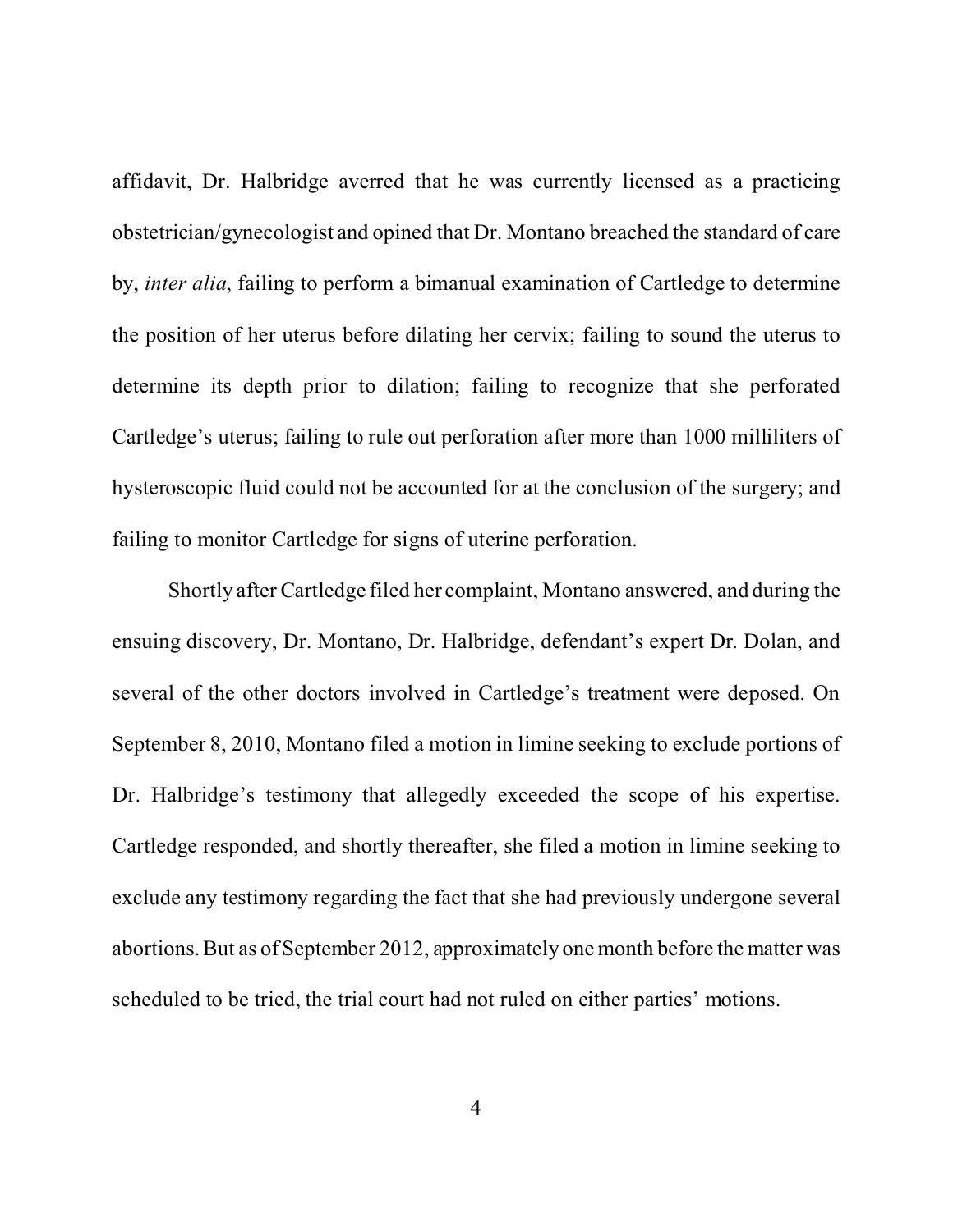Consequently, on September 15, 2012, Cartledge filed a second motion in limine to exclude any evidence of her prior abortions. And less than two weeks later, Montano filed a second motion in limine regarding Cartledge's expert—this time seeking to exclude all of Dr. Halbridge's testimony. Then, on October 24, 2012, the trial court issued an order granting defendant's motion in limine to exclude Dr. Halbridge's testimony. Specifically, the trial court concluded that Dr. Halbridge was not qualified to testify because he stated during his deposition that he does not perform hysteroscopic removal of fibroids and because his testimony did not rely on the evidence in the record. On the same day, the trial court also issued an order denying Cartledge's motion in limine to exclude evidence of her prior abortions, finding that such evidence was relevant given the testimony of defense witnesses that abortions generally increased the risk of uterine perforation.

Subsequently, the trial court issued certificates of immediate review as to the October 24, 2012 orders, and Cartledge filed an application for interlocutory review, which this Court granted. This appeal follows.

At the outset, we note that any issue regarding the admissibility or exclusion of expert testimony "rests in the broad discretion of the trial court, and consequently,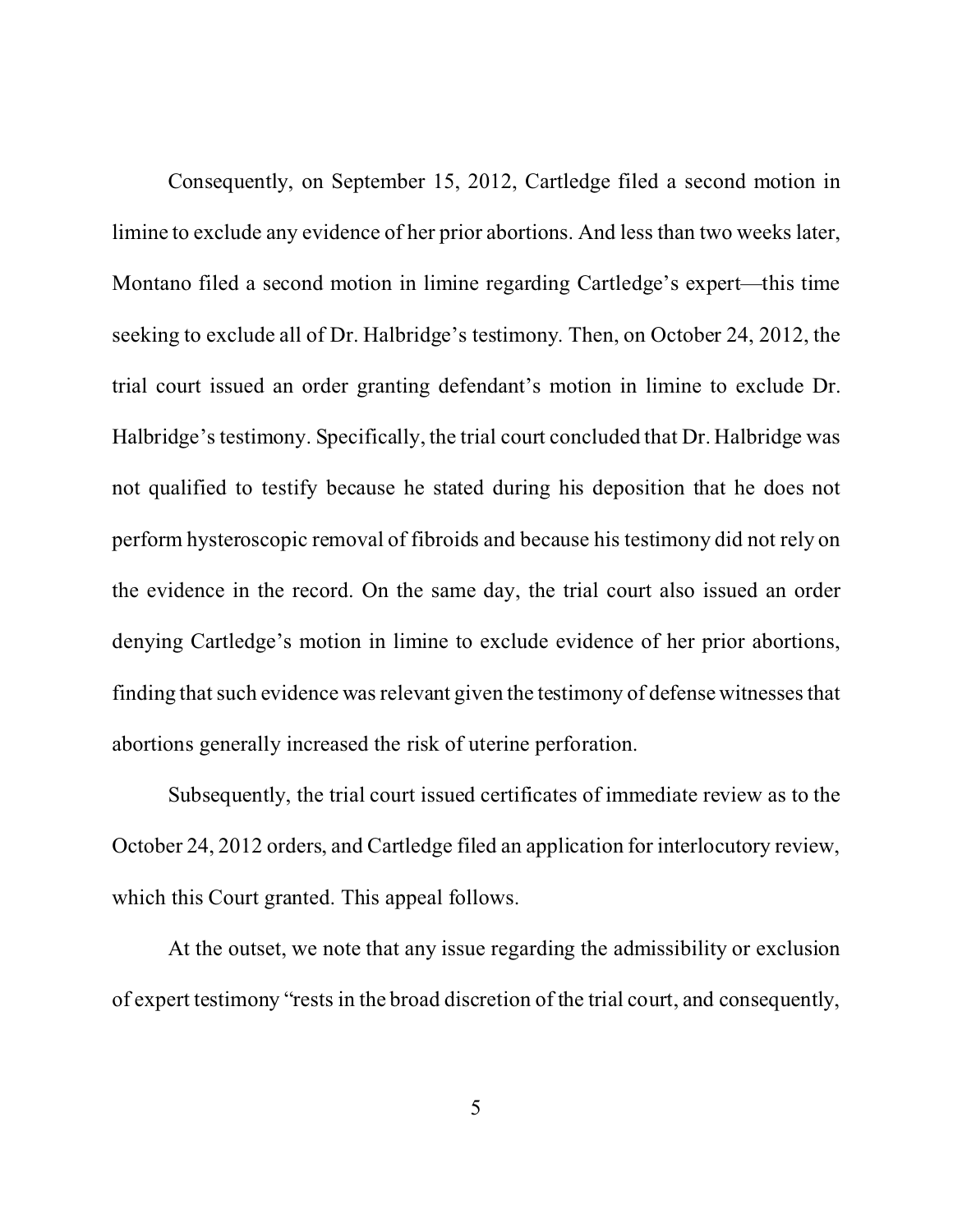the trial court's ruling thereon cannot be reversed absent an abuse of discretion."<sup>1</sup> Furthermore, we similarly review a trial court's ruling on a motion in limine for an abuse of discretion.<sup>2</sup> And a motion in limine is properly granted when "there is *no circumstance* under which the evidence under scrutiny is likely to be admissible at trial."<sup>3</sup> With these guiding principles in mind, we turn now to Cartledge's specific claims of error.

1. Cartledge contends that the trial court erred in granting Montano's motion in limine to exclude the testimony of Dr. Halbridge on the grounds that he was not qualified under OCGA  $\S 24$ -9-67.1 (c)<sup>4</sup> to provide an expert opinion on hysteroscopic removal of fibroids and that his testimony was speculative and, therefore, unreliable. We agree that the trial court erred.

2 *See Hankla v. Johnson*, 305 Ga. App. 391, 392 (1) (699 SE2d 610) (2010) (punctuation omitted).

<sup>3</sup> *Id.* (punctuation omitted) (emphasis supplied).

4 Former OCGA § 24-9-67.1 (c), *repealed by* Ga. Laws 2011, Act 52, § 2. OCGA § 24-7-702 (c), which became effective January 1, 2013, contains language identical to former OCGA  $\S$  24-9-67.1 (c), but because the provisions of Georgia's new evidence code "apply to any motion made or hearing or trial commenced on or after" January 1, 2013, the prior code applies here. *See* Ga. Laws 2011, Act 52, § 101.

<sup>1</sup> *Carter v. Smith*, 294 Ga. App. 590, 591 (1) (669 SE2d 425) (2008) (punctuation omitted).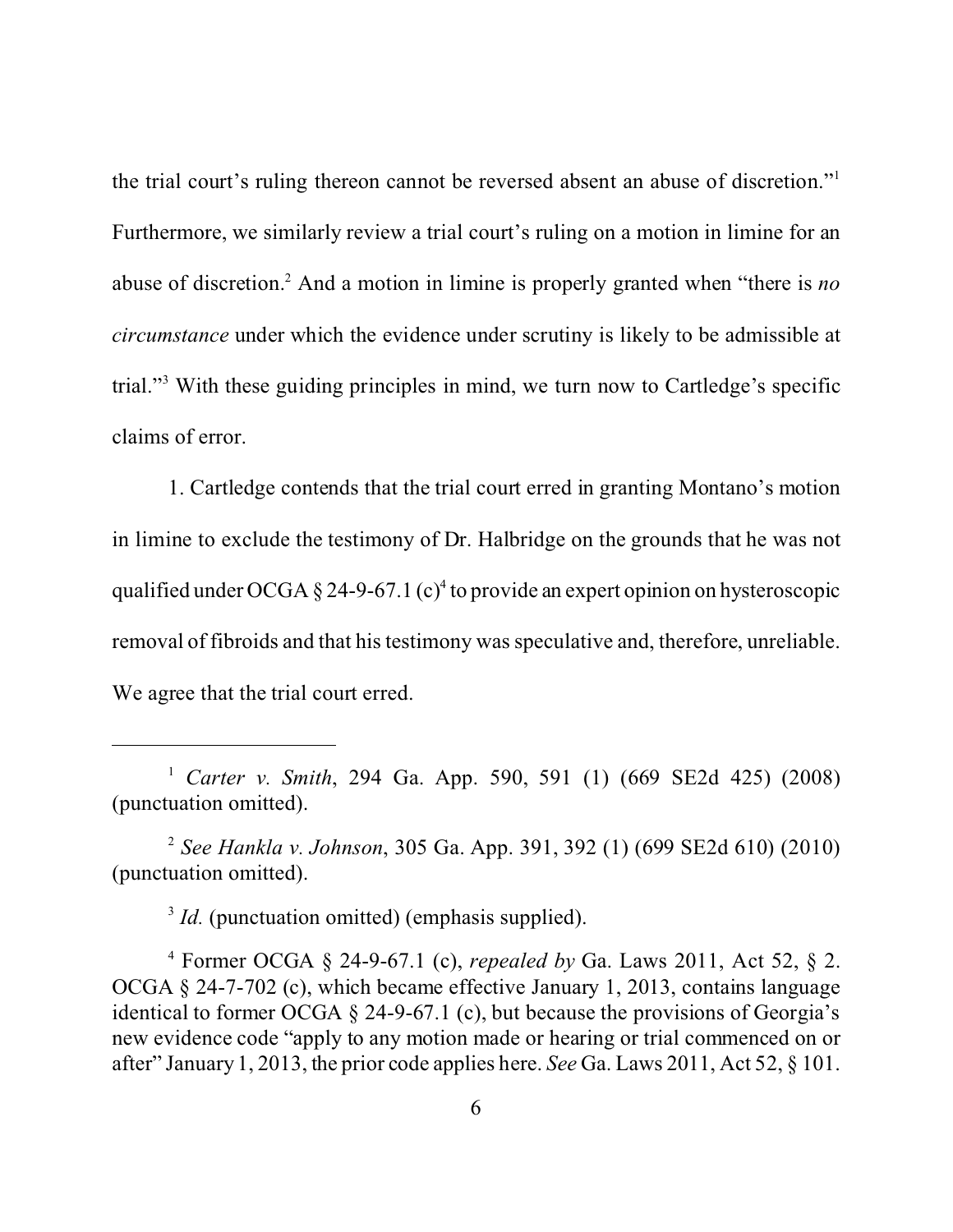The relevant portion of Georgia's expert-witness statute, former OCGA § 24-9-

67.1 (c), provides as follows:

Notwithstanding the provisions of subsection (b) of this Code section and any other provision of law which might be construed to the contrary, in professional malpractice actions, the opinions of an expert, who is otherwise qualified as to the acceptable standard of conduct of the professional whose conduct is at issue, shall be admissible only if, at the time the act or omission is alleged to have occurred, such expert:

(1) Was licensed by an appropriate regulatory agency to practice his or her profession in the state in which such expert was practicing or teaching in the profession at such time; and

(2) In the case of a medical malpractice action, *had actual professional knowledge and experience in the area of practice or specialty in which the opinion is to be given* as the result of having been regularly engaged in:

(A) The active practice of such area of specialty of his or her profession for at least three of the last five years, with sufficient frequency to establish an appropriate level of knowledge, as determined by the judge, in performing the procedure, diagnosing the condition, or rendering the treatment which is alleged to have been performed or rendered negligently by the defendant whose conduct is at issue  $\dots$ <sup>5</sup>

<sup>5</sup> *See* former OCGA § 24-9-67.1 (c) (1), (2) (A) (emphasis supplied).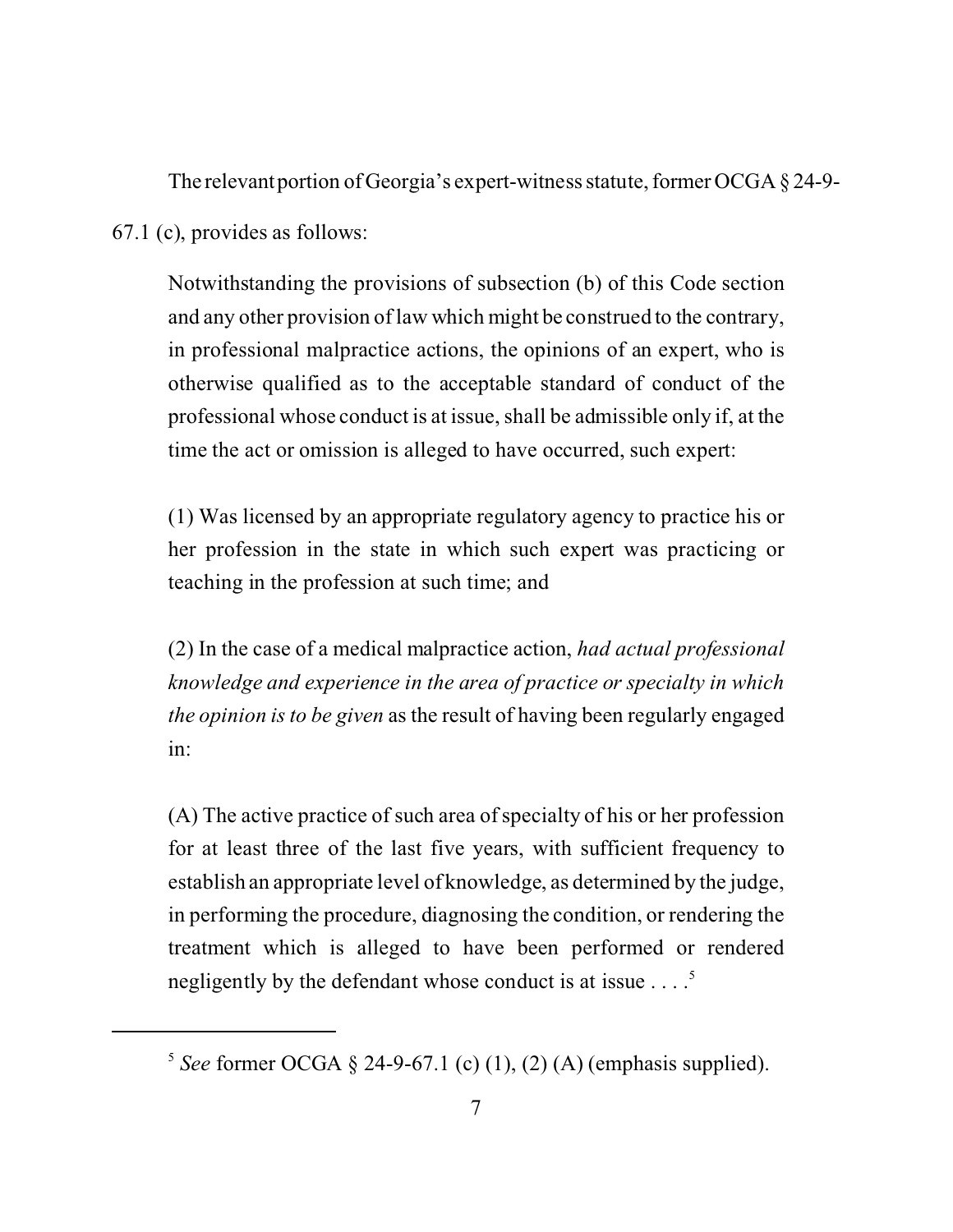In construing this statute, the Supreme Court of Georgia has held that "the requirement that the expert have actual professional knowledge and experience in the area of practice or specialty *in which the opinion is to be given* means that the plaintiff's expert does not have to have knowledge and experience in the same area of practice/specialty as the defendant doctor."<sup>6</sup> Rather, the issue is whether "the expert has knowledge and experience in the practice or specialty that is relevant to the acts or omissions that the plaintiff alleges constitute malpractice and caused the plaintiff's injuries."<sup>7</sup> More generally, under the Supreme Court of the United States's opinion in *Daubert v. Merrell Dow Pharmaceuticals, Inc.*,<sup>8</sup> expert testimony is only admissible if it is both: "(1) relevant and (2) reliable, and an expert opinion is 'relevant' if it will assist the trier of fact to understand the evidence or to determine a fact in issue."<sup>9</sup> And disputes as to an expert's credentials are "properly explored

8 509 U.S. 579 (113 SCt. 2786, 125 LE2d 469) (1993).

<sup>6</sup> *Nathans v. Diamond*, 282 Ga. 804, 806 (1) (654 SE2d 121) (2007) (punctuation omitted); *accord Mays v. Ellis*, 283 Ga. App. 195, 197 (1) (a) (641 SE2d 201) (2007); *Cotten v. Phillips*, 280 Ga. App. 280, 284 (633 SE2d 655) (2006).

<sup>7</sup> *Nathans*, 282 Ga. at 806 (1) (punctuation omitted).

<sup>9</sup> *Cotten*, 280 Ga. App. at 286 (punctuation omitted); *see also Daubert*, 509 U.S. at 589 (II) (B). We note that former OCGA § 24-9-67.1 (f) provides: "It is the intent of the legislature that, in all civil cases, the courts of the State of Georgia not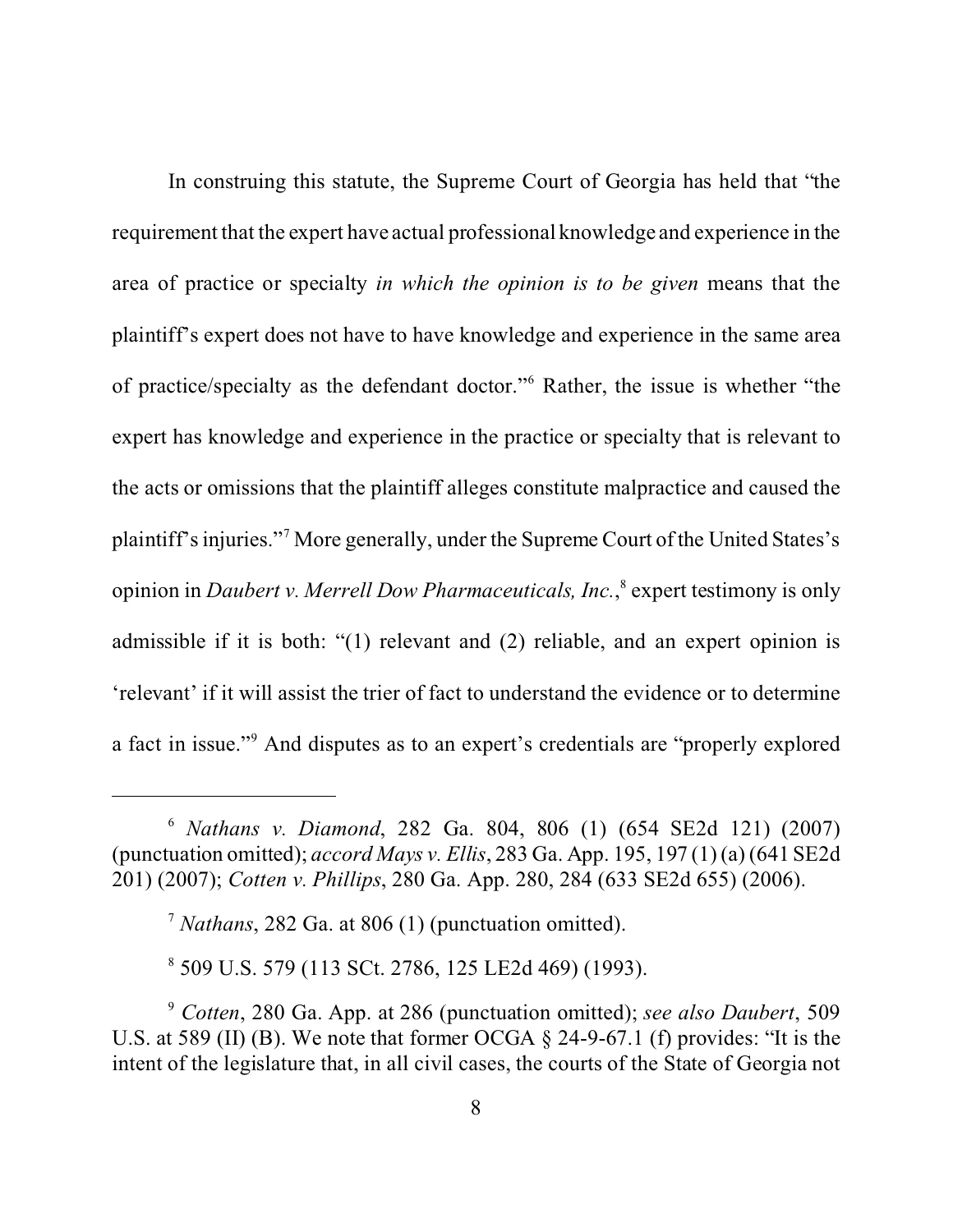through cross-examination at trial and go to the weight and credibility of the testimony, not its admissibility."<sup>10</sup>

In the case *sub judice*, Cartledge's medical expert, Dr. Halbridge, testified that he has been board certified in obstetrics and gynecology for over 30 years and that he is familiar with the standard of medical care relevant to D & C, hysteroscopic procedures, and intrauterine bleeding. Additionally, Dr. Halbridge testified that as part of his medical practice he performs one or two D & C procedures per week and approximately two hysteroscopies per month. Dr. Halbridge further testified that he did not perform fibroid removal during hysteroscopic procedures, explaining that most of his patients have "large fibroids and they would not be suitable and could not be removed through the scope doing a D & C." But he added that as part of his practice he does "remove polyps through the scope."

Seizing on this testimony, the trial court ruled that Dr. Halbridge was not qualified to offer his opinion in this case because he admitted that he did not perform

be viewed as open to expert evidence that would not be admissible in other states. Therefore, in interpreting and applying this Code section, the courts of this state may draw from the opinions of the United States Supreme Court in *Daubert* . . . and other cases in federal courts applying the standards announced by the United States Supreme Court in these cases."

<sup>10</sup> *Cotten*, 280 Ga. App. at 286.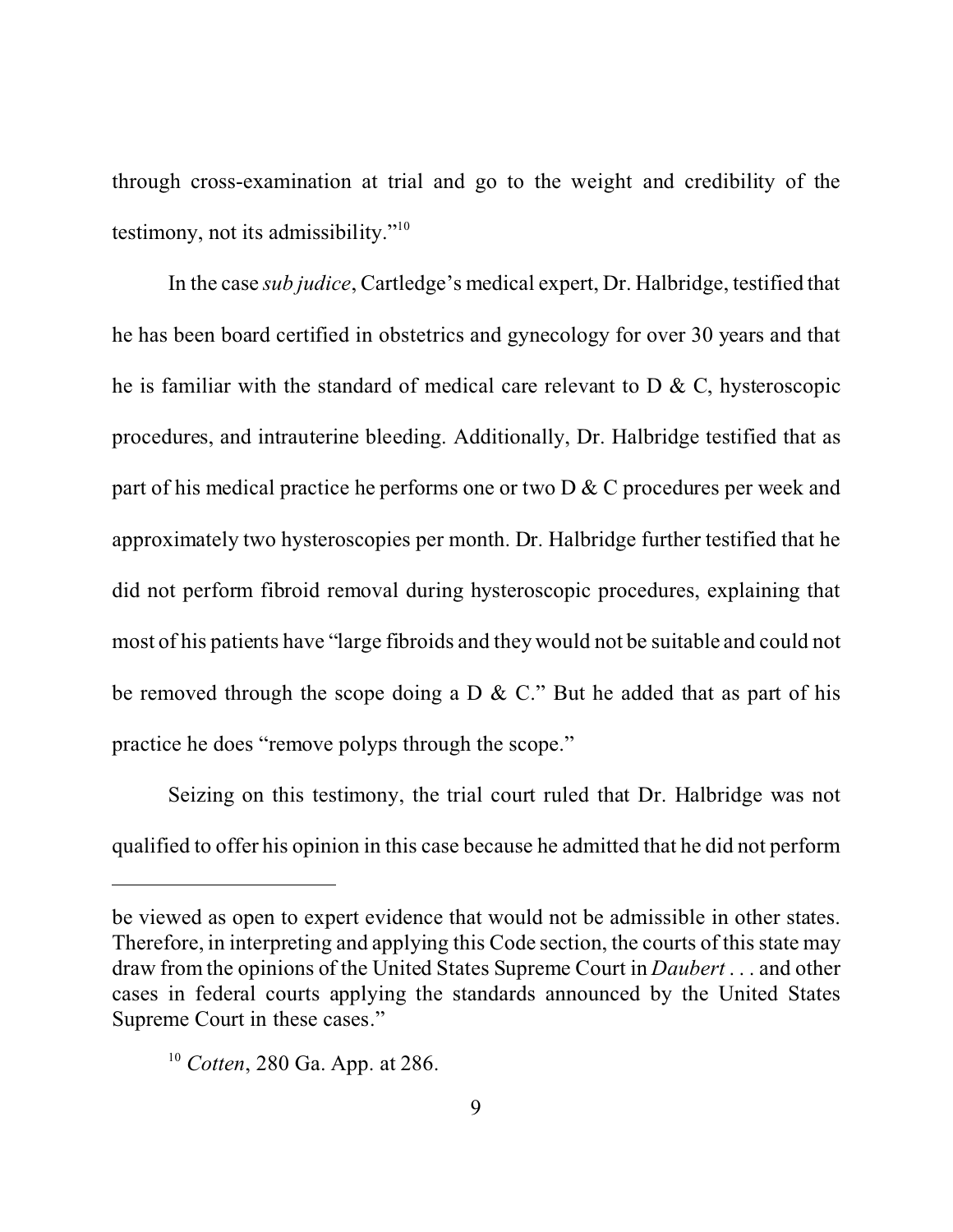hysteroscopic fibroid removal, which was the procedure allegedly at issue here, and, therefore, did not possess the experience required by the statute. However, Dr. Halbridge testified that he had significant experience in removing polyps through hysteroscopic procedures, and we can find no evidence in the record, or in the trial court's order granting Montano's motion in limine, indicating that the removal of fibroids via  $D & C$  and hysteroscopy is markedly different from the removal of polyps via such procedures. In fact, the evidence in the record belies the contention that the difference between these two surgical procedures is significant. Specifically, Dr. Montano testified that she decided on D & C with hysteroscopy as treatment for Cartledge based on the ultrasound indicating "the possibility of a blood clot or polyp." Her preoperative diagnosis for Cartledge documented in her operative report echoed this uncertainty stating, "[d]ysfunctional uterine bleeding, pelvic pain, and questionable endometrial fibroid or polyp." It was only after the surgery was completed that Dr. Montano opined that she removed a fibroid rather than a polyp—an opinion that may be incorrect according to Montano's own expert witness. Indeed, when testifying regarding his experience performing the procedures at issue, Montano's expert made no distinction between the manner in which he removes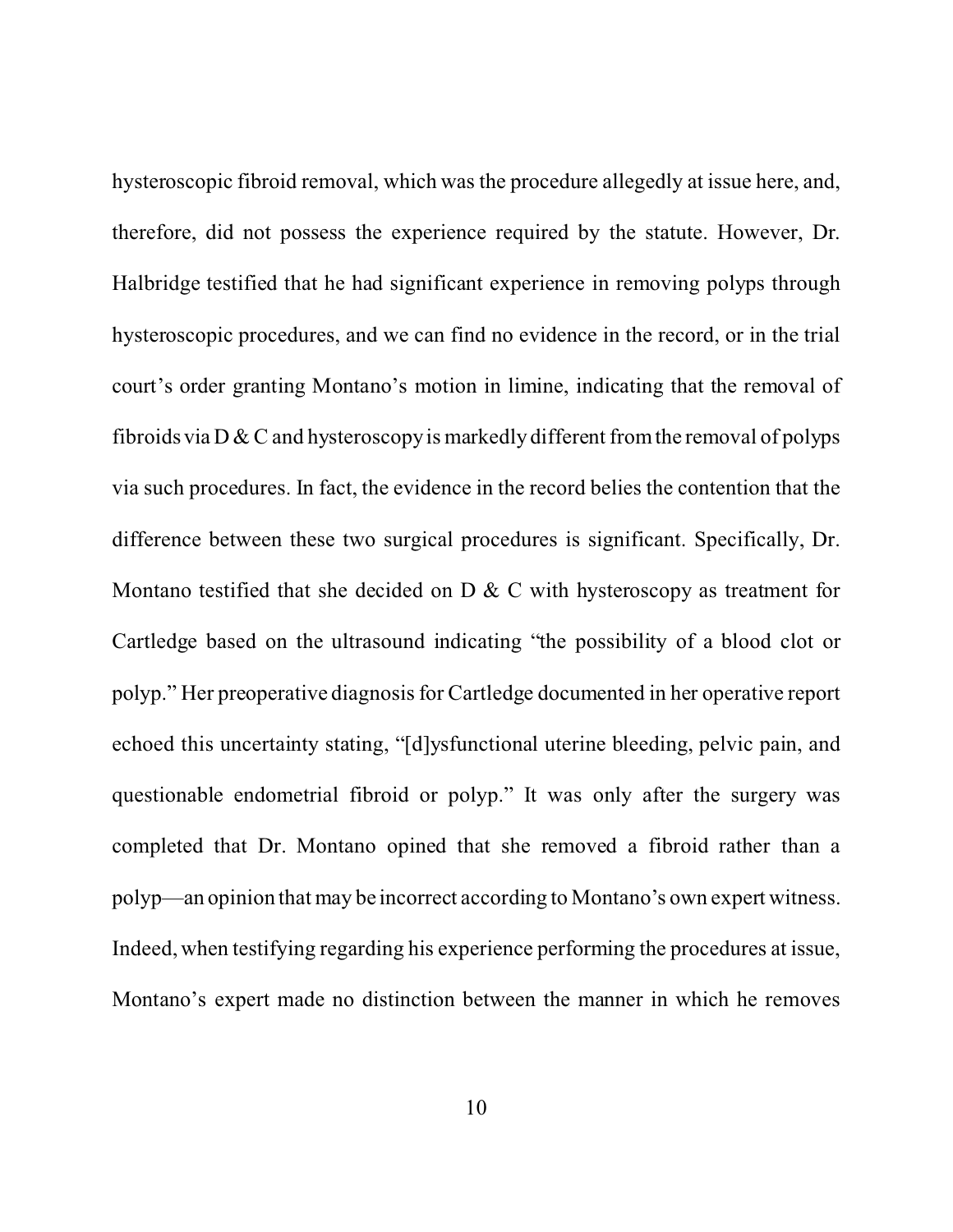fibroids versus polyps through hysteroscopic procedures. Thus, the trial court's finding is based on a distinction without a difference.

Moreover, even if there was evidence in the record indicating that removing fibroids via  $D \& C$  and hysteroscopy is a markedly different procedure than removing polyps via that same method, "this Court has concluded that the statutory 'area of practice or specialty in which the opinion is to be given' is dictated not by the apparent expertise of the treating physician, but rather by the allegations of the complaint concerning the plaintiff's injury."<sup>11</sup> Thus, it is essential that the expert "have actual professional knowledge and experience in the area of practice or specialty in which the opinion is to be given."<sup>12</sup>

Here, Cartledge's complaint alleges that Dr. Montano did not perform a bimanual examination or sound the uterus prior to dilating her cervix, which resulted in her injury during the surgery. In support of Cartledge's contentions, Dr. Halbridge opined that Dr. Montano's failure to perform these examinations led to her perforating Cartledge's uterus while dilating the cervix. And there was sufficient evidence in the record to find that Dr. Halbridge possessed the requisite knowledge

<sup>&</sup>lt;sup>11</sup> *Mays*, 283 Ga. App. at 198 (1) (b) (punctuation omitted).

<sup>&</sup>lt;sup>12</sup> *Cotten*, 280 Ga. App. at 284 (punctuation omitted).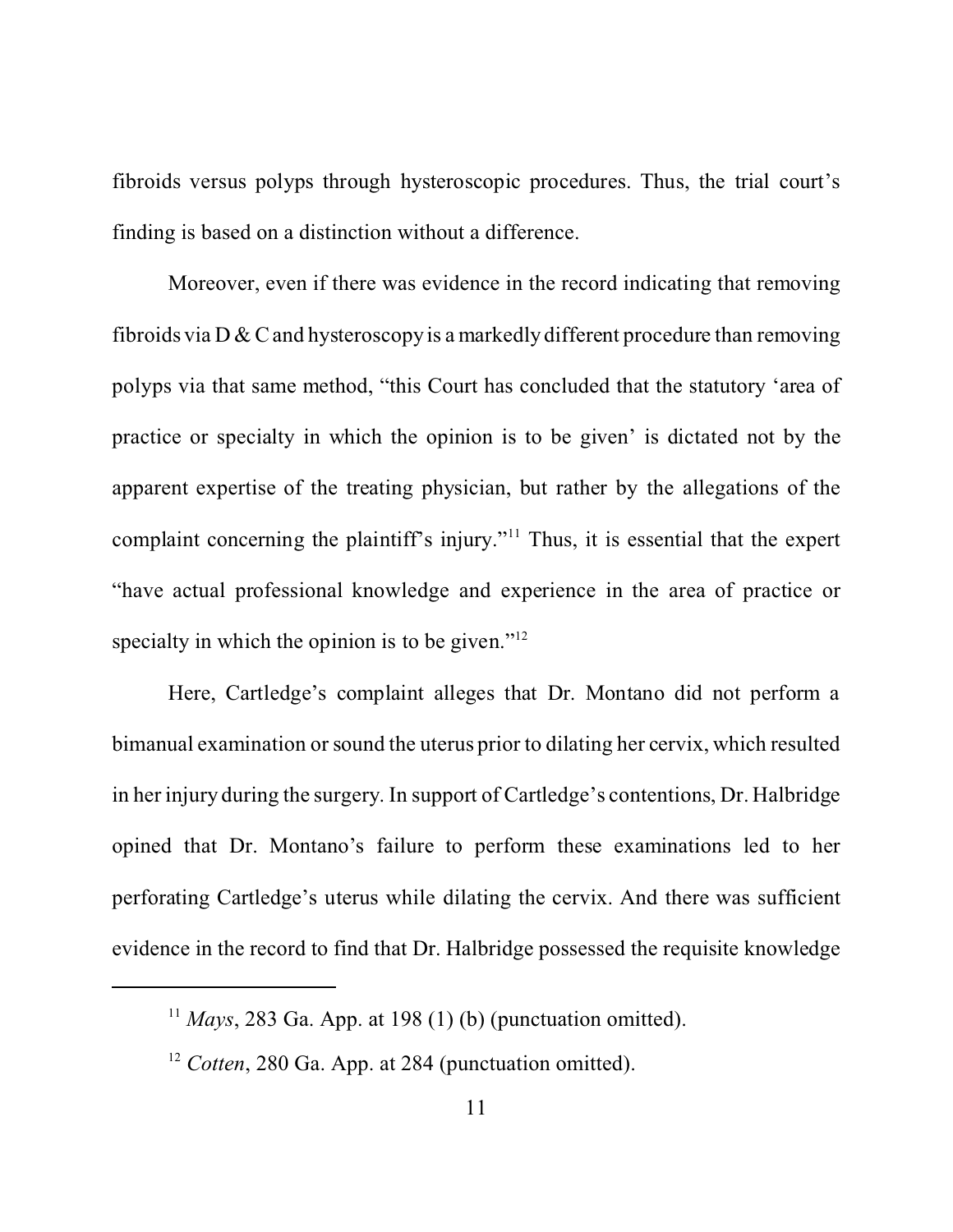and experience under OCGA § 24-9-67.1 (c) to offer opinions on these specific issues.<sup>13</sup> Accordingly, we conclude that the trial court abused its discretion in granting Dr. Montano's motion in limine on the ground that Dr. Halbridge lacked the knowledge and experience required to testify in this matter.

Furthermore, we agree that the trial court likewise erred in excluding Dr. Halbridge's testimony on the ground that it was unreliable. As previously noted, "[u]nder *Daubert*, expert testimony is only admissible if it is both: (1) relevant and (2) reliable, and an expert opinion is 'relevant' if it will assist the trier of fact to understand the evidence or to determine a fact in issue."<sup>14</sup> And in his deposition, Dr. Halbridge opined that Dr. Montano failed to perform a bimanual examination to determine the position of Cartledge's uterus and also failed to sound the uterus to determine its depth, and that these failures resulted in her perforating Cartledge's

<sup>&</sup>lt;sup>13</sup> *See Mays*, 283 Ga. App. at 198-99 (1) (b) (holding that because ultimate issue was whether obstetrician/gynecologist misdiagnosed plaintiff's pancreatitis, gastroenterologist had the requisite knowledge and experience in the area of practice or specialty in which his opinion was to be given and, thus, was qualified to testify); *Cotten*, 280 Ga. App. at 287 (holding that ultimate issue was not whether orthopedic surgeon negligently performed surgery, but whether he negligently failed to assess plaintiff's vascular issues and, therefore, vascular surgeon was qualified to testify).

<sup>14</sup> *Cotten*, 280 Ga. App. at 286 (punctuation omitted); *see Daubert*, 509 U.S. at 589 (II)  $(B)$ .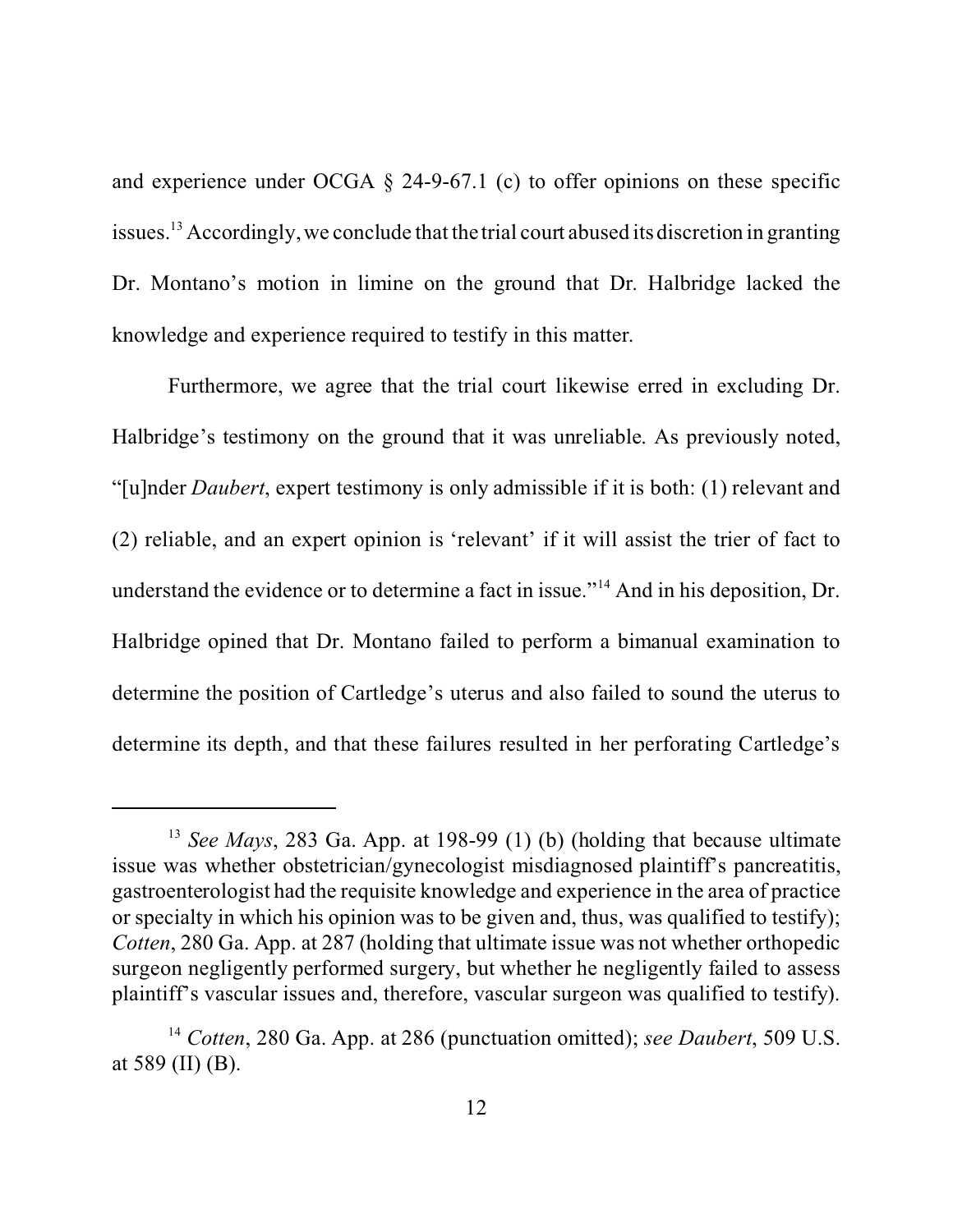uterus. The trial court ruled that this testimony was unreliable and speculative because Dr. Halbridge ignored Dr. Montano's testimony, in which she claimed that she did, in fact, perform a bimanual exam and sound Cartledge's uterus prior to surgery.

But the appropriate standard for assessing the admissibility of the opinion of an expert is "not whether it is speculative or conjectural to some degree, but whether it is wholly so."<sup>15</sup> And where evidence in the case allows a reasonable inference to be drawn by the expert witness, "the expert may render an opinion for the jury to weigh."<sup>16</sup> Indeed, *Daubert*'s role of "ensuring that the courtroom door remains closed to junk science is not served by excluding testimony such as [this expert's] that is supported by extensive relevant experience[, and s]uch exclusion is rarely justified in cases involving medical experts  $\dots$ ."<sup>17</sup>

And here, while it is certainly true that Dr. Montano testified that she performed a bimanual examination and that she sounded Cartledge's uterus prior to performing the hysteroscopic surgery, she also acknowledged that she did not

<sup>15</sup> *Layfield v. Dep't of Transp.*, 280 Ga. 848, 850 (1) (632 SE2d 135) (2006).

<sup>16</sup> *Cox v. Allen*, 256 Ga. App. 53, 57 (4) (567 SE2d 363) (2002).

<sup>&</sup>lt;sup>17</sup> *Cotten*, 280 Ga. App. at 286 (punctuation omitted).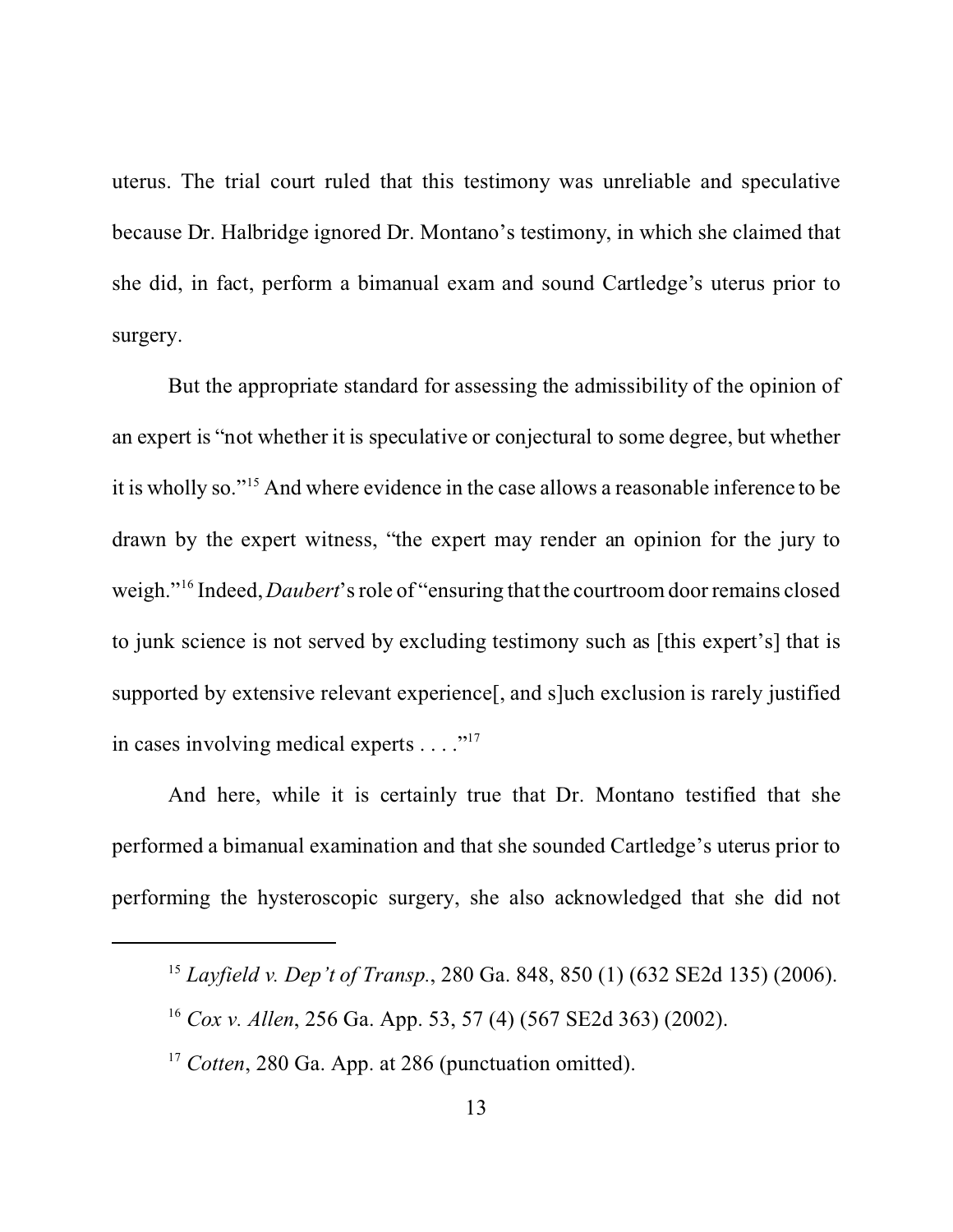document either procedure in her operative notes. Additionally, one of the nurses assisting the surgery could not recall whether or not Dr. Montano performed these procedures. It is in light of this omission by Dr. Montano that Dr. Halbridge opined that she failed to perform these procedures that would have allowed her to determine the position and depth of Cartledge's uterus. Accordingly, Dr. Halbridge's opinion was not wholly based on speculation. And given that the credibility of the expert and the weight to be given to his opinion were "matters to be addressed by the jury[,]"<sup>18</sup> the trial court in this matter abused its discretion in concluding that Dr. Halbridge's testimony was inadmissible.<sup>19</sup>

2. Cartledge also contends that the trial court abused its discretion in denying her motion in limine to exclude evidence that she had previously undergone several

<sup>18</sup> *Layfield*, 280 Ga. at 852 (1); *cf. Whitley v. Piedmont Hosp., Inc.*, 284 Ga. App. 649, 654 (1) (644 SE2d 514) (2007) (holding that "the fact that an expert's testimony may be contradictory goes only to the weight or credibility of the testimony and does not render it inadmissible").

 $19$  We note that the trial court's order granting Dr. Montano's motion in limine to exclude Dr. Halbridge's testimony also found that Dr. Halbridge was not qualified to offer medical opinions pertaining to radiology and pathology issues. However, because Cartledge states in her brief that she is not contesting those specific rulings, we need not address them.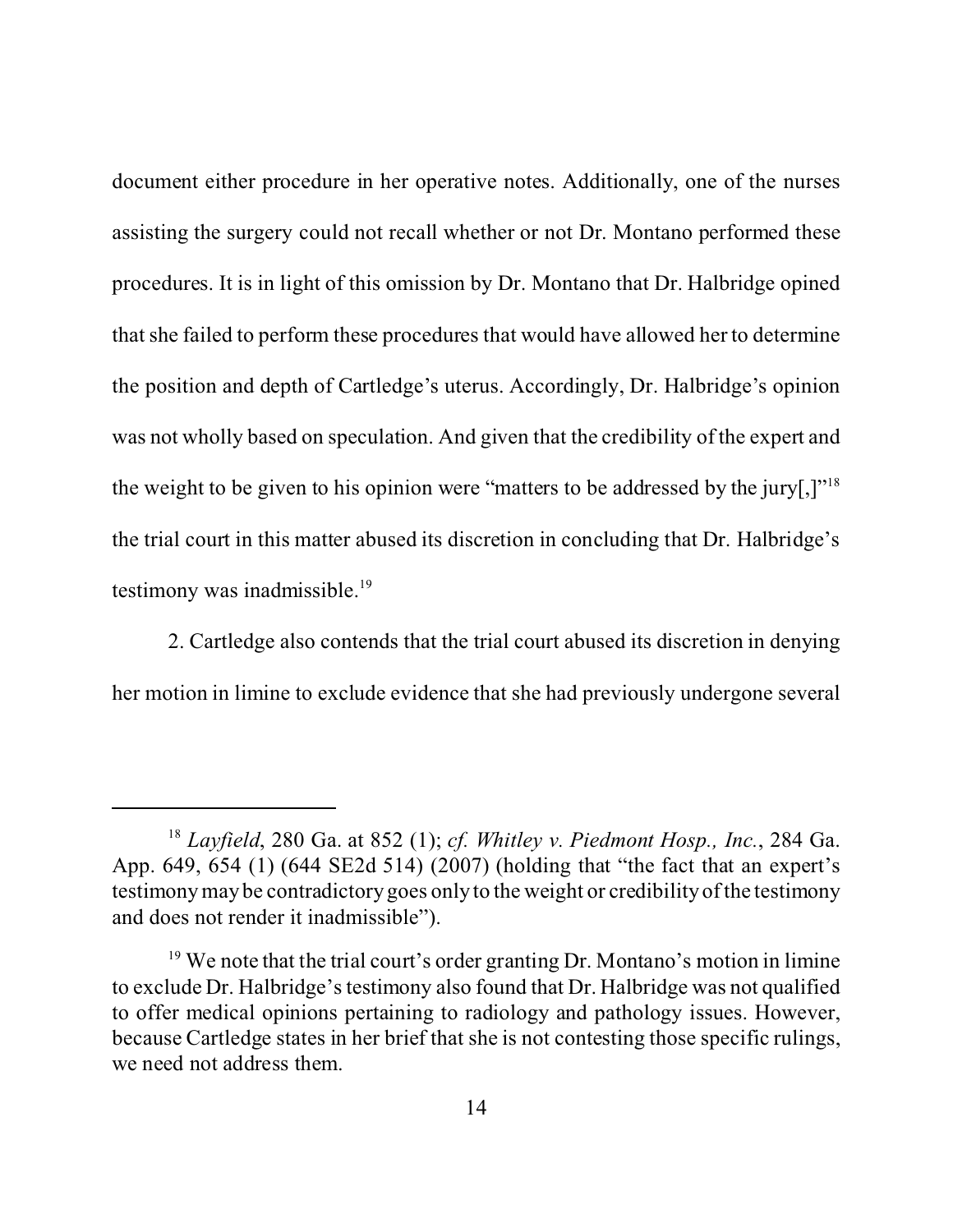abortion procedures. Specifically, she argues that the prejudicial effect of such evidence outweighs its probative value. We disagree.

It is well established that "[e]vidence having a tendency to establish facts in issue is relevant and admissible, and no matter how slight the probative value, our law favors admission of relevant evidence."<sup>20</sup> Thus, even if the evidence offered by a party is "of doubtful relevancy, it should nevertheless be admitted and its weight left to the jury."<sup>21</sup> Nevertheless, a trial court may exclude relevant evidence if "its probative value is substantially outweighed by the danger of unfair prejudice, confusion of the issues, or misleading of the jury."<sup>22</sup> And when an issue is raised as to whether the probative value of evidence is outweighed by its "tendency to unduly

<sup>20</sup> *Martin v. Williams*, 215 Ga. App. 649, 651 (3) (451 SE2d 822) (1994) (punctuation omitted).

<sup>21</sup> *Kilday v. Kennestone Phys. Ctr., L.P.*, 296 Ga. App. 818, 819-20 (1) (676 SE2d 271) (2009) (punctuation omitted); *see Keever v. Dellinger*, 291 Ga. 860, 861- 62 (4) (734 SE2d 874) (2012) ("The trial court has wide discretion in determining relevancy and materiality, and furthermore, where the relevancy or competency is doubtful, it should be admitted, and its weight left to the determination of the jury" (punctuation omitted)).

<sup>22</sup> *Sellers v. Burrowes*, 302 Ga. App. 667, 671 (2) (691 SE2d 607) (2010) (punctuation omitted).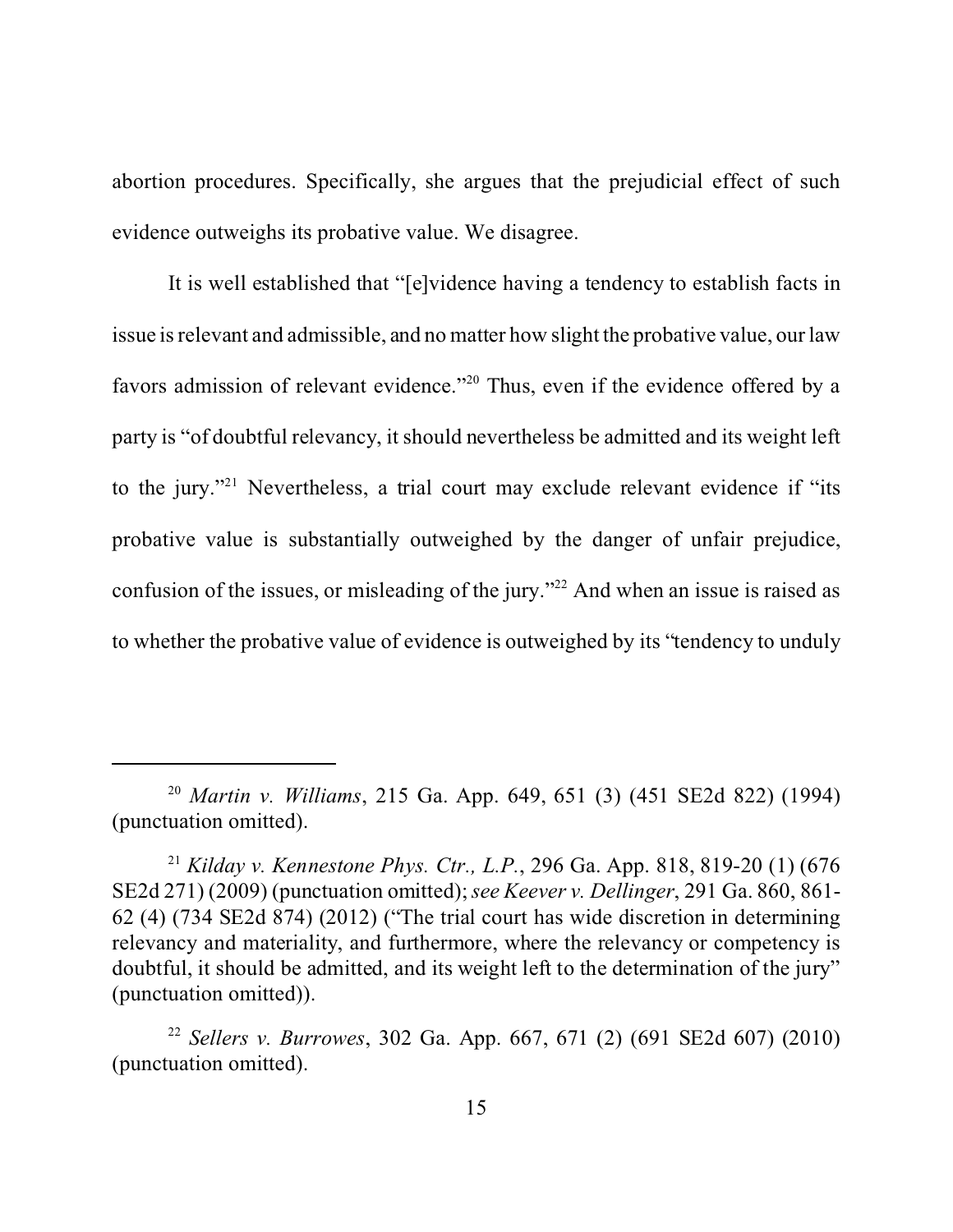arouse the jury's emotions of prejudice, hostility, or sympathy, a trial court's decision regarding admissibility is a matter of discretion."<sup>23</sup>

In this matter, both Dr. Montano and her expert witness testified that abortion procedures can compromise or weaken the uterine wall and render it more susceptible to perforation. Indeed, when questioned as to how the perforation of Cartledge's uterus could have occurred, if not during surgery, Dr. Montano theorized that Cartledge's previous abortions and other surgical procedures could have weakened her uterus to the extent that the perforation resulted from her straining during a bowel movement. And although there is no direct or unequivocal evidence that Cartledge's uterus, in fact, has been compromised by the prior abortion procedures, the radiologist—who conducted the imaging studies on Cartledge after she sought treatment in the hospital's emergency room—testified that he could not examine all the areas of Cartledge's uterus and could not specifically identify the area where the perforation occurred. Thus, as Montano implies, the possibility that a thinning of Cartledge's uterus led to her injury could not be conclusively eliminated. Given these circumstances, we simply cannot conclude that the trial court abused its discretion in

<sup>&</sup>lt;sup>23</sup> *Id.* (punctuation omitted).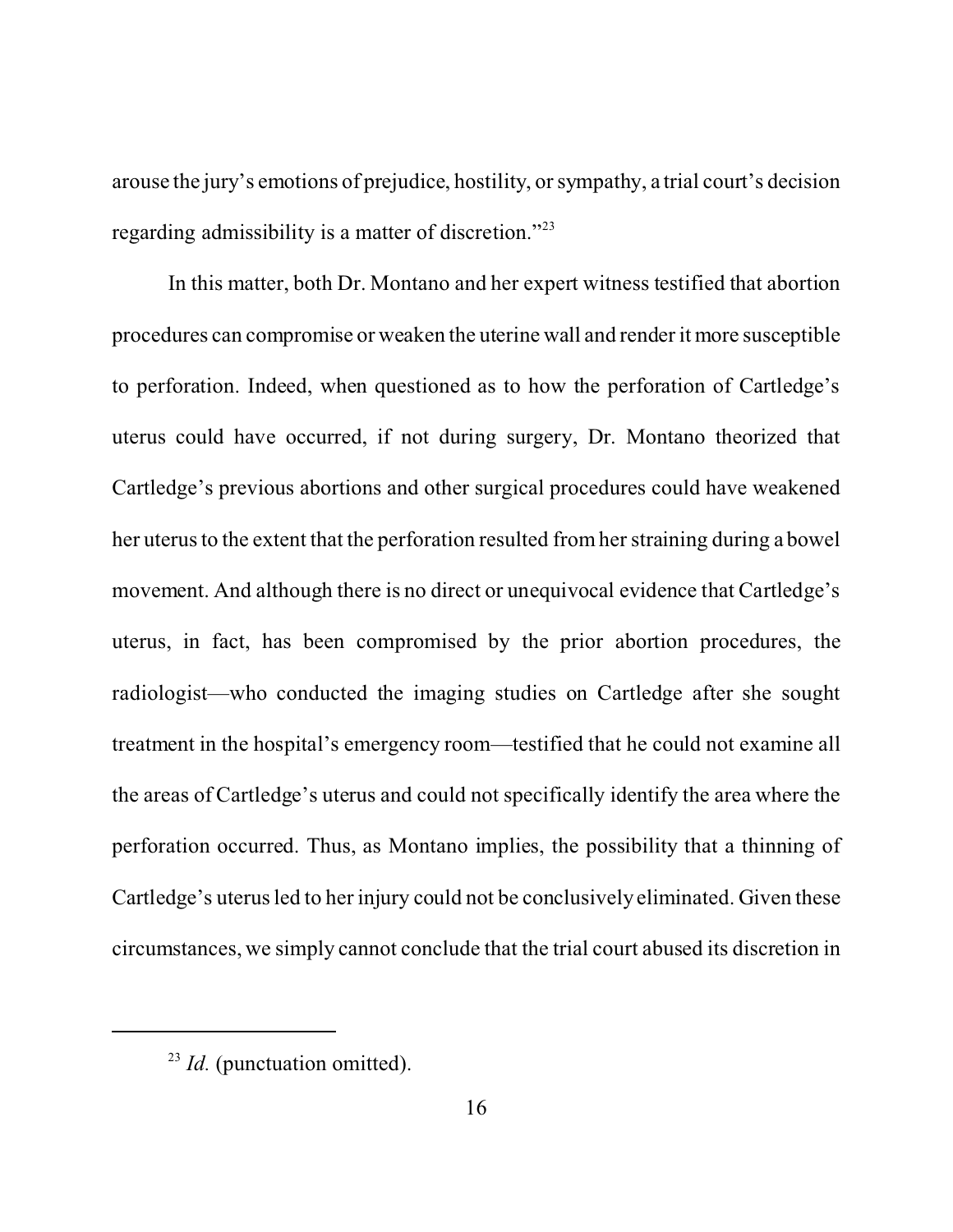finding that the probative value of this evidence was not substantially outweighed by any potentially prejudicial effect. $24$ 

Nevertheless, we certainly recognize that evidence of Cartledge's previous abortion procedures could prejudice her right to a fair trial, and, thus, we take this opportunity to caution the trial court regarding the narrow purpose for which this evidence may be admitted. Specifically, based on this record, this evidence is relevant only for the limited purpose of its potential medical impact, *i.e.*, that the prior abortion procedures could have weakened Cartledge's uterine wall, possibly leading to a perforation that occurred independently from any allegedly negligent act by Dr. Montano.<sup>25</sup> Accordingly, any evidence pertaining to this issue beyond the mere fact

<sup>24</sup> *See American Multi-Cinema, Inc. v. Walker*, 270 Ga. App. 314, 319 (4) (a) (605 SE2d 850) (2004) (holding that trial court did not abuse discretion in denying defendant's motion in limine to exclude evidence that its employee's actions toward plaintiff were racially motivated even though there was no direct evidence of such).

 $25$  It is worth noting here that based on our review of the record, only Dr. Montano opines that Cartledge's previous abortion procedures may possibly have weakened her uterus to the extent that the perforation could have occurred independently and not as a direct result of the surgery. The other physicians who opined on this issue, including Montano's expert, testified generally that abortions *can* cause uterine thinning. Neither party addresses the fact that such evidence may raise an "egg shell plaintiff" issue. *See AT Systems Southeast, Inc. v. Carnes*, 272 Ga. App. 671, 674 (3) (b) (613 SE2d 150) (2005) (holding that "[i]t has long been the rule that a tortfeasor takes a plaintiff in whatever condition he finds him." (punctuation omitted)). Thus, any possible implications pertaining to that issue are not before us.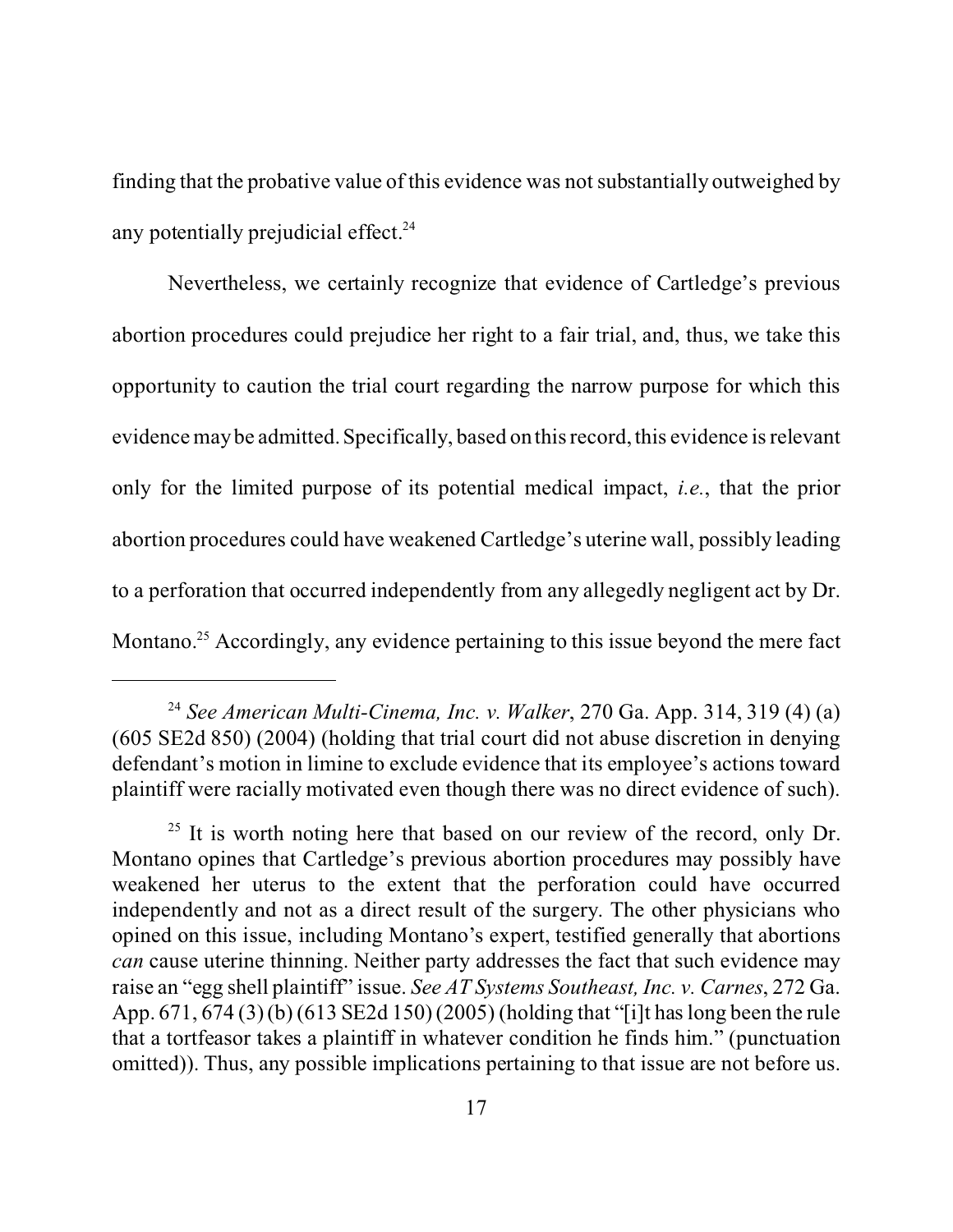that Cartledge underwent these abortion procedures, that such procedures may cause uterine thinning, and that as a result of those prior procedures the perforation in question may have occurred independently from any alleged negligence, would be substantially prejudicial and, thus, inadmissible.

3. Cartledge further argues that even if the testimony regarding her prior abortions is relevant, she was entitled to a hearing pursuant to OCGA § 24-9-67.1 (d) to determine whether such testimony was scientifically reliable. Again, we disagree.

First, in reviewing the trial court's order on this issue, it is clear that the court considered the relevant physicians' deposition testimony regarding the effect of abortion procedures on the uterus as well, as documentary evidence in support of that testimony, before reaching its conclusion to admit the evidence. Second, OCGA § 24- 9-67.1 (d) provides: "[u]pon motion of a party, the court *may* hold a pretrial hearing to determine whether the witness qualifies as an expert and whether the expert's testimony satisfies the requirements of subsections (a) and (b) of this Code section."<sup>26</sup> And in construing the language of a statute, the word "'[s]hall' ordinarily denotes command and not permission, whereas 'may' ordinarily denotes permission and not

<sup>26</sup> *See* former OCGA § 24-9-67.1 (d) (emphasis supplied).